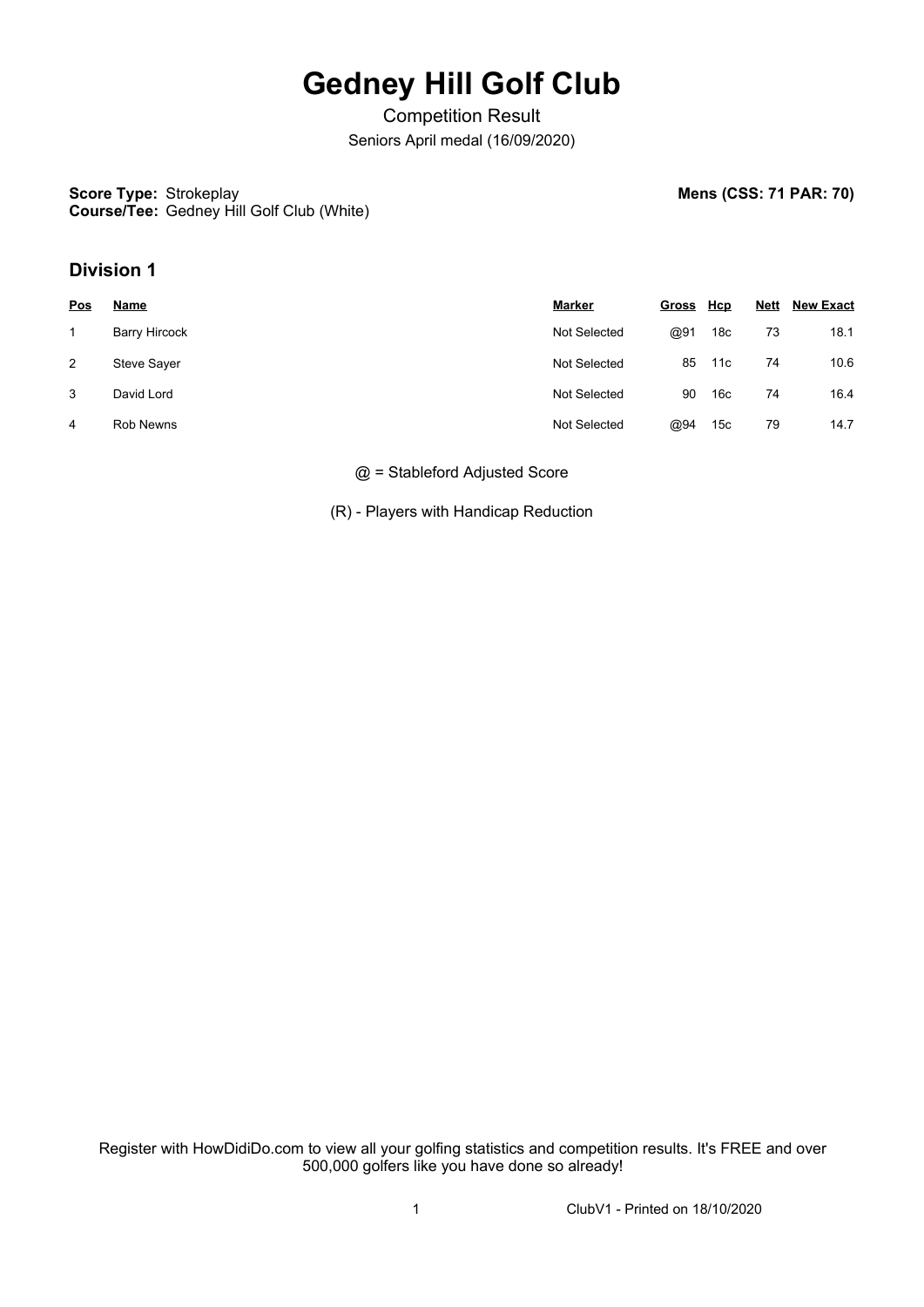### **Division 2**

| <u>Pos</u> | Name                  | <b>Marker</b> | <u>Gross</u> | <u>Hcp</u> | <b>Nett</b> | <b>New Exact</b> |
|------------|-----------------------|---------------|--------------|------------|-------------|------------------|
| 1          | <b>Keith Lawrence</b> | Not Selected  | 96           | 23c        | 73          | 23.3             |
| 2          | <b>Trevor Chinery</b> | Not Selected  | @97          | 22c        | 75          | 21.7             |
| 3          | Carol Plume           | Not Selected  | @102         | 23c        | 79          | 23.0             |
| 4          | <b>Steve Carter</b>   | Not Selected  | @104         | 24c        | 80          | 24.1             |
| 5          | Len Kempster          | Not Selected  | <b>NR</b>    | 24c        | <b>NR</b>   | 23.8             |
| 6          | Keith Partridge       | Not Selected  | <b>NR</b>    | 26c        | NR.         | 26.3             |

#### @ = Stableford Adjusted Score

(R) - Players with Handicap Reduction

Register with HowDidiDo.com to view all your golfing statistics and competition results. It's FREE and over 500,000 golfers like you have done so already!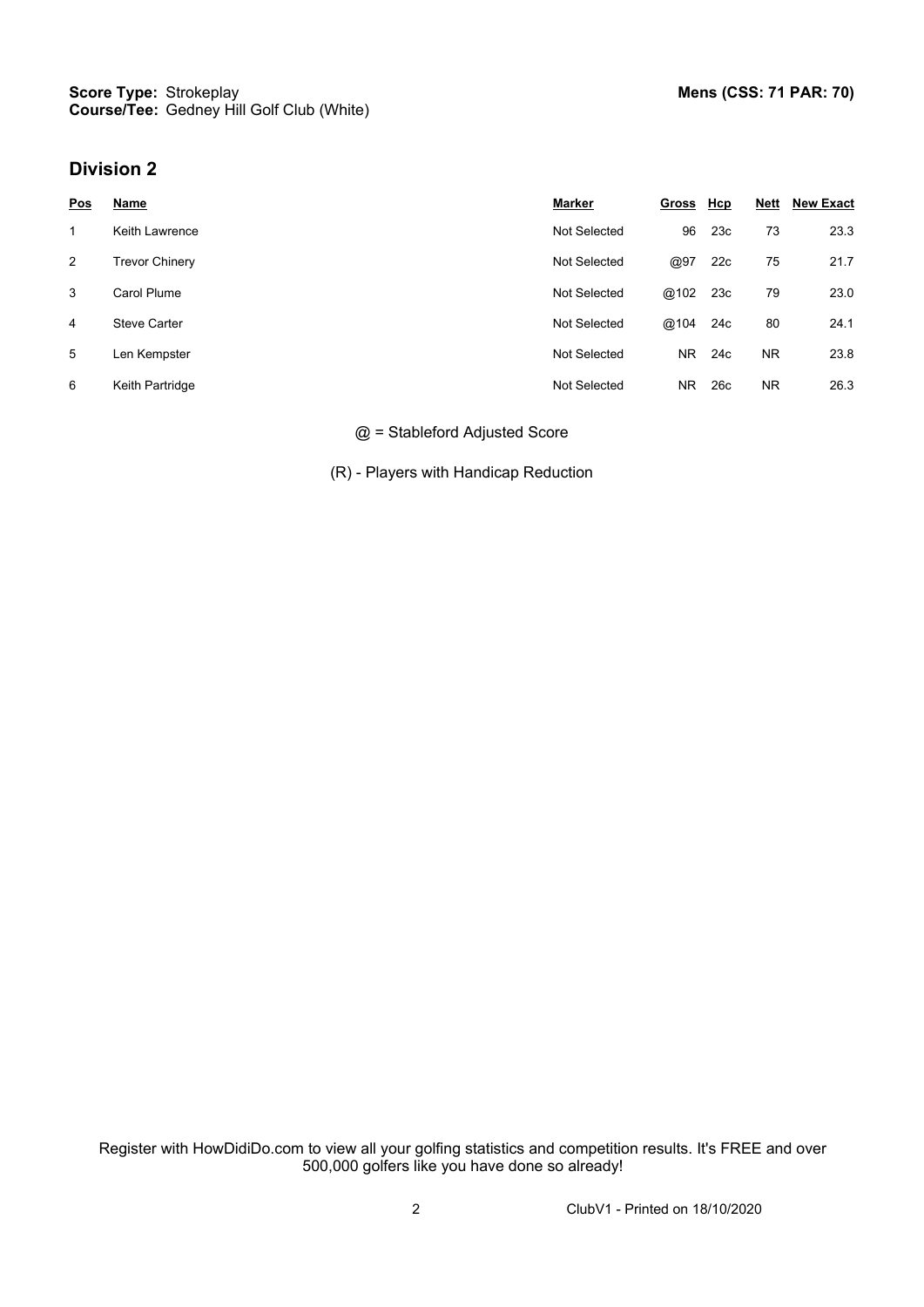### **Division 3**

| <u>Pos</u> | Name           | Marker       | Gross Hcp |                 | <u>Nett</u> | <b>New Exact</b> |
|------------|----------------|--------------|-----------|-----------------|-------------|------------------|
| 1          | Stuart Biggar  | Not Selected | 102       | 28 <sub>c</sub> | 74          | 28.2             |
| 2          | Rob Warlow (R) | Not Selected | @102      | 27c             | 75          | 25.9             |
| 3          | Paul Wood      | Not Selected | @107      | 29c             | 78          | 28.8             |
| 4          | <b>B</b> Stone | Not Selected | @110      | 27c             | 83          | 27.5             |
| 5          | Roy Bennett    | Not Selected | @112      | 28c             | 84          | 27.8             |
| 6          | Ned Mahoney    | Not Selected | @114      | 29c             | 85          | 29.1             |

#### @ = Stableford Adjusted Score

(R) - Players with Handicap Reduction

Register with HowDidiDo.com to view all your golfing statistics and competition results. It's FREE and over 500,000 golfers like you have done so already!